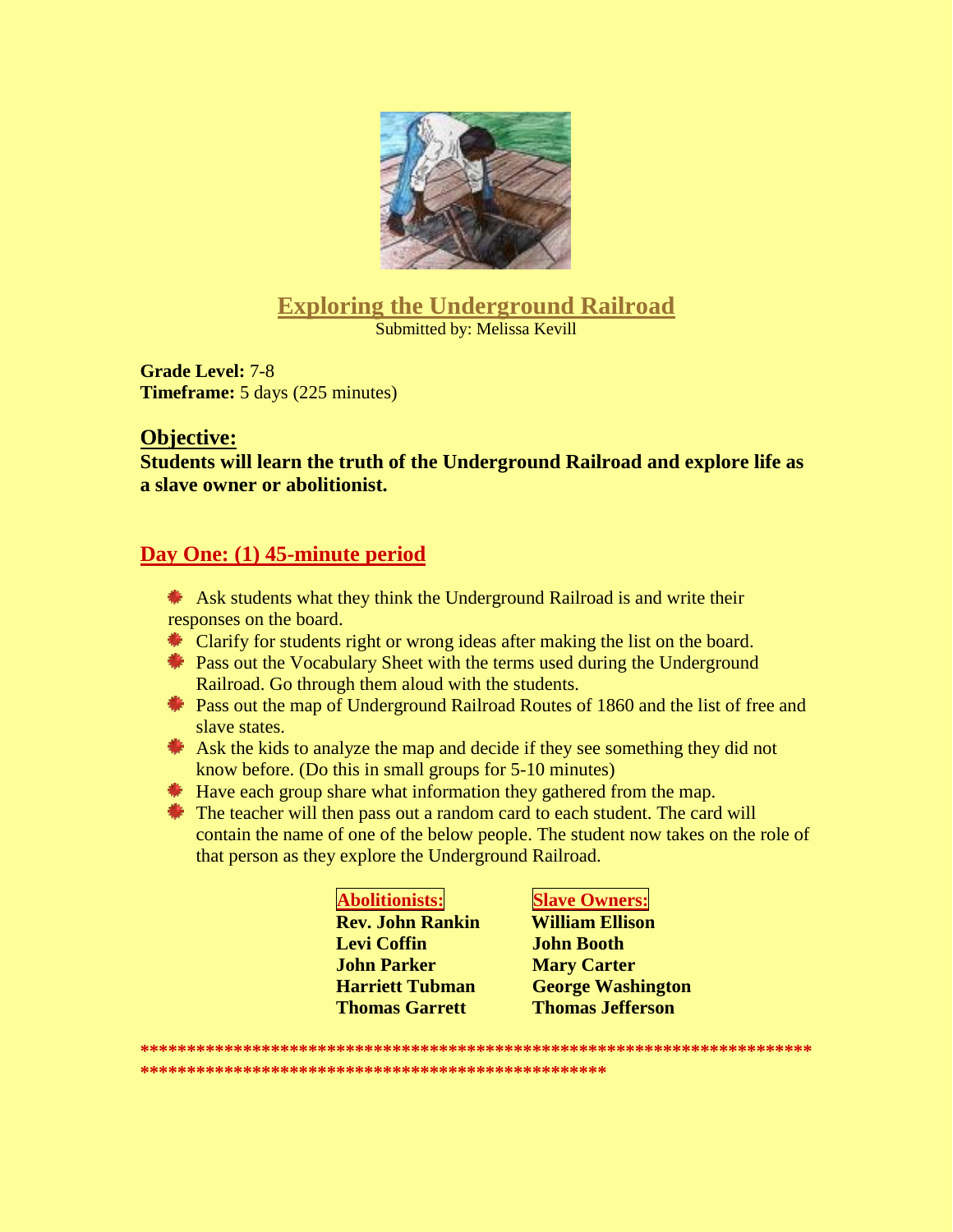#### **Days Two and Three: (2) 45-minute periods** (Students will already have the knowledge of how to create a PowerPoint and how to search the Internet from their computer class.)

 $\blacksquare$  Students will be taken to the computer lab to begin researching their abolitionist or slave owner on google or yahoo. (They will want to type in the person's name to find the most information. They must document the information found (in their notebook) in order to create their PowerPoint presentation.

#### **Points to include in the PowerPoint:**

- **E** Definition of Abolitionist or Slave Owner
- **E** Brief history of slavery or Underground Railroad
- $\blacksquare$  A brief biography of your person (including picture if one is found)
- $\blacksquare$  Use at least three vocabulary words when speaking about the history of the Underground Railroad or describing the life of your person.
- Your personal thoughts about your person should be included. Whether you agree or disagree with their choice to become an abolitionist or slave owner.
- $\blacksquare$  Three pictures from either the Internet or clip art
- $\blacksquare$  Use background and font colors (be sure to contrast the colors)

## Days Four and Five: (2) 45-minute periods

- **Example 1** Students will present their PowerPoint to the class in the computer lab (using the large projector).
- At the end of Day Five, each student will write a 2-3 paragraph reaction about the Underground Railroad or the person they researched.

#### **Assessment: (Rubric)**

**Exploring the Underground Railroad PowerPoint Presentation** 

**Student Name: Student Name:** *Company* 

| <b>CATEGORY</b><br><b>Proficient - 3</b><br>Distinguished - 4<br><b>Apprentice - 2</b><br><b>Novice -</b> |  |
|-----------------------------------------------------------------------------------------------------------|--|
|-----------------------------------------------------------------------------------------------------------|--|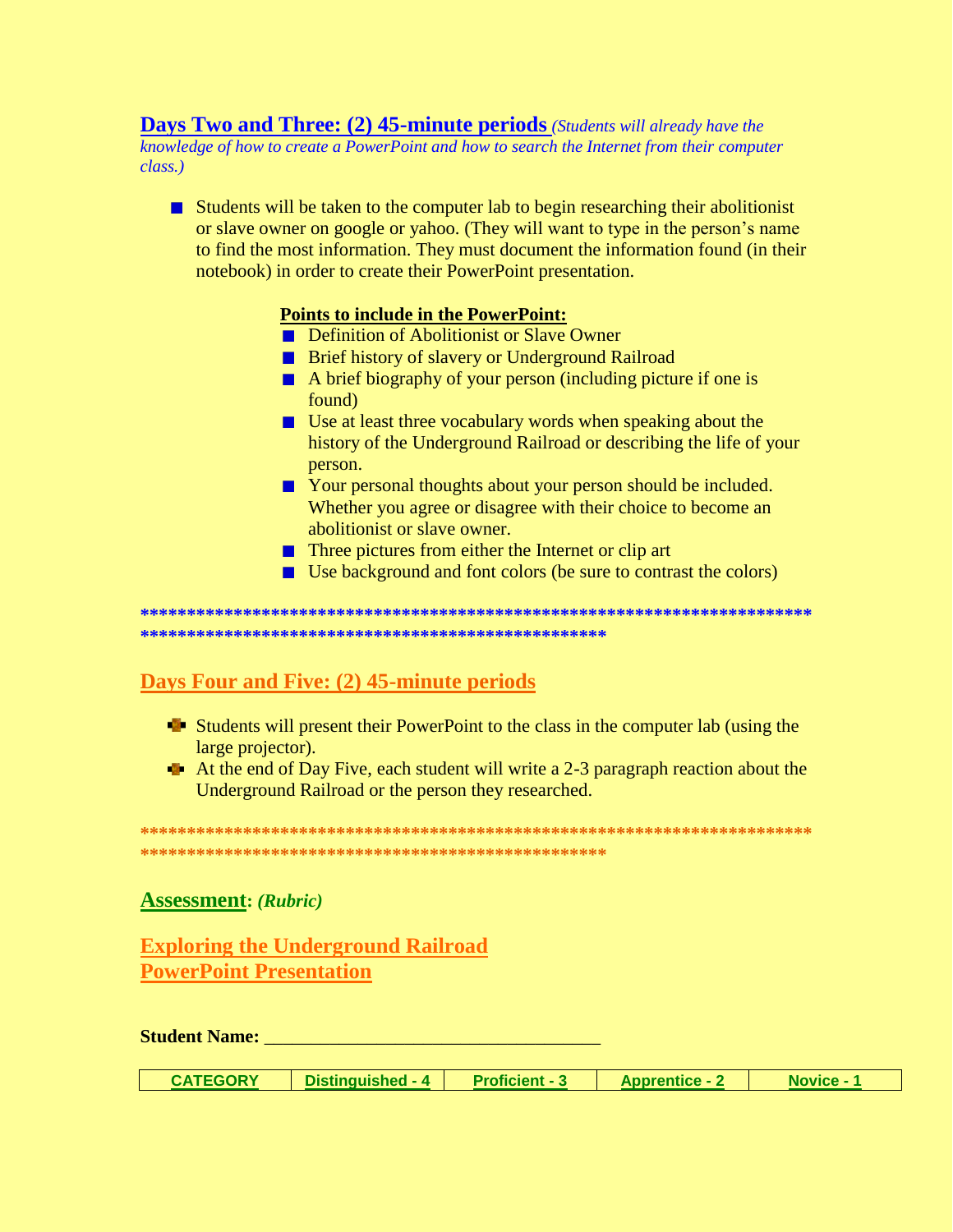| <b>Content</b>                     | Covers topic in-<br>depth with details<br>and examples.<br>Subject knowledge<br>is excellent.                     | <b>Includes essential</b><br>knowledge about<br>the topic. Subject<br>knowledge appears<br>to be good.                          | Includes essential<br>information about<br>the topic but there<br>are 1-2 factual<br>errors.                                      | <b>Content is minimal</b><br>OR there are<br>several factual<br>errors.                                           |
|------------------------------------|-------------------------------------------------------------------------------------------------------------------|---------------------------------------------------------------------------------------------------------------------------------|-----------------------------------------------------------------------------------------------------------------------------------|-------------------------------------------------------------------------------------------------------------------|
| <b>Organization</b>                | Content is well<br>organized using<br>headings or<br>bulleted lists to<br>group related<br>material.              | Uses headings or<br>bulleted lists to<br>organize, but the<br>overall organization<br>of topics appears<br>flawed.              | Content is logically<br>organized for the<br>most part.                                                                           | There was no clear<br>or logical<br>organizational<br>structure, just lots<br>of facts.                           |
| <b>Oral</b><br><b>Presentation</b> | Interesting, well<br>rehearsed with<br>smooth delivery<br>that holds audience<br>attention.                       | <b>Relatively</b><br>interesting,<br>rehearsed with a<br>fairly smooth<br>delivery that<br>usually holds<br>audience attention. | <b>Delivery not</b><br>smooth, but able to<br>hold audience<br>attention most of<br>the time.                                     | <b>Delivery not</b><br>smooth and<br>audience attention<br>lost.                                                  |
| <b>Attractiveness</b>              | <b>Makes excellent</b><br>use of font, color,<br>graphics, effects,<br>etc. to enhance the<br>presentation.       | Makes good use of<br>font, color,<br>graphics, effects,<br>etc. to enhance to<br>presentation.                                  | Makes use of font,<br>color, graphics,<br>effects, etc. but<br>occasionally these<br>detract from the<br>presentation<br>content. | Use of font, color,<br>graphics, effects<br>etc. but these often<br>distract from the<br>presentation<br>content. |
| <b>Sources</b>                     | Source information<br>collected for all<br>graphics, facts and<br>quotes. All<br>documented in<br>desired format. | Source information<br>collected for all<br>graphics, facts and<br>quotes. Most<br>documented in<br>desired format.              | Source information<br>collected for<br>graphics, facts and<br>quotes, but not<br>documented in<br>desired format.                 | Very little or no<br>source information<br>was collected.                                                         |
| <b>Requirements</b>                | All requirements<br>are met and<br>exceeded.                                                                      | All requirements<br>are met.                                                                                                    | One requirement<br>was not completely<br>met.                                                                                     | More than one<br>requirement was<br>not completely met.                                                           |
|                                    |                                                                                                                   |                                                                                                                                 |                                                                                                                                   |                                                                                                                   |

#### 

**Peer and Self-Assessments:** 

**PowerPoint Peer-Assessment** 

**Contents** 

POOR OK GREAT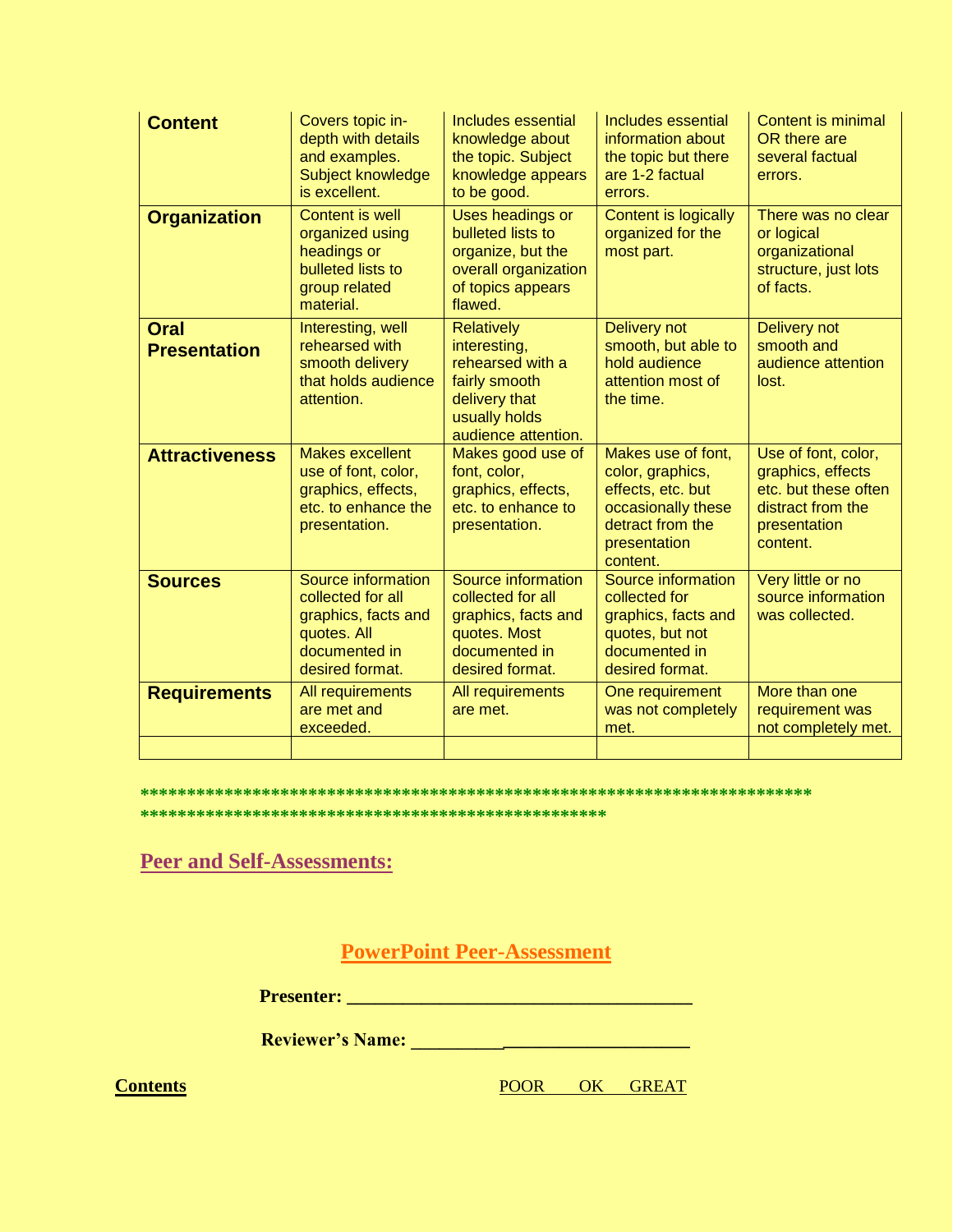| Well-organized and logically ordered information                                                                             |              | $1 \t2 \t3 \t4 \t5$                                        |                             |  |
|------------------------------------------------------------------------------------------------------------------------------|--------------|------------------------------------------------------------|-----------------------------|--|
| Theories are thoroughly explained and easy to<br>differentiate                                                               |              | $1 \t2 \t3 \t4 \t5$                                        |                             |  |
| Writers use reasoned judgment to explain<br>and support their conclusions                                                    |              | $1 \t2 \t3 \t4 \t5$                                        |                             |  |
| Writers didn't read from slides; added more<br>info for clarity and support                                                  |              | $1 \t2 \t3 \t4 \t5$                                        |                             |  |
| I feel that I have a good understanding of the<br>different perspectives of slavery and can<br>form my own reasoned judgment |              | $\begin{array}{ccccccccc}\n1 & 2 & 3 & 4 & 5\n\end{array}$ |                             |  |
| <b>Appearance</b>                                                                                                            |              |                                                            |                             |  |
| Slide layouts are attractive with balance of space                                                                           |              | $1 \t2 \t3 \t4 \t5$                                        |                             |  |
| Font easy to read, not too crowded                                                                                           |              | $1 \quad 2 \quad 3 \quad 4 \quad 5$                        |                             |  |
| Spelling and grammar are correct                                                                                             |              | $1 \quad 2 \quad 3 \quad 4 \quad 5$                        |                             |  |
| Pictures are explained and add to the purpose<br>and design of the slides                                                    | $\mathbf{1}$ |                                                            | $2 \quad 3 \quad 4 \quad 5$ |  |

# **PowerPoint Self-Assessment**

**Name:** \_\_\_\_\_\_\_\_\_\_\_\_\_\_\_\_\_\_\_\_\_\_\_\_\_\_\_\_

| can                                                                          |  |  |
|------------------------------------------------------------------------------|--|--|
| read and talk about the explanations and opinions from relevant<br>texts.    |  |  |
| organize and link my ideas logically and in sequence.                        |  |  |
| use language effectively to write the facts for my researched<br>PowerPoint. |  |  |